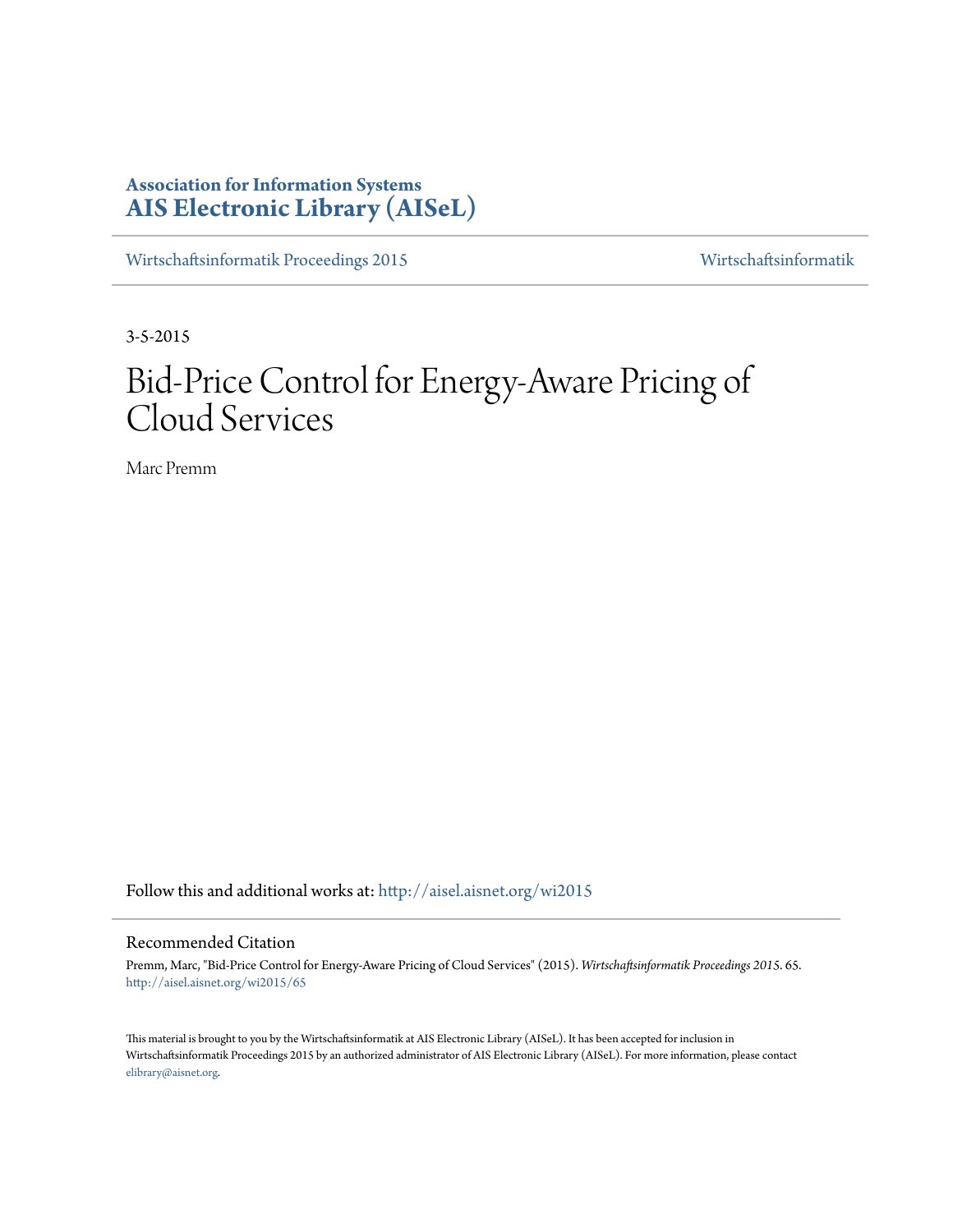# **Bid-Price Control for Energy-Aware Pricing of Cloud Services**

### Marc Premm

University of Hohenheim, Department of Information Systems 2, Stuttgart, Germany marc.premm@uni-hohenheim.de

**Abstract.** The amount of electrical energy consumed by Cloud computing resources keeps rising continuously. To exploit the full potential of reducing the carbon footprint, technical optimization of data center load and cooling distribution is not sufficient. We propose a method that motivates Cloud service providers to invest in energy-efficient infrastructure, which then allows for increasing revenue. The differentiation between conventional and green services offers the possibility to apply price discrimination approaches known from Revenue Management literature. Applying bid-price controlled pricing for the provider's decision on accepting an incoming request bears the potential of increased revenue. We demonstrate the efficacy of the developed artifact through an experimental evaluation for various settings of supply and demand.

**Keywords:** Cloud Computing, Revenue Management, Energy-efficiency, Bid-Price Control

# **1 Introduction**

Since the amount of IT devices and their electrical energy consumption are continuously increasing [\[1\]](#page-14-0), a lot of efforts dedicated to *GreenIT* have been carried out to reduce the carbon footprint [\[2\]](#page-14-1). Energy-aware computation has spread further since the advent of Cloud computing with its data centers epitomizing the huge amount of energy consumed by today's IT. The literature already provides methods to increase energy efficiency on a technical level [\[3\]](#page-14-2). From an economic perspective, however, there is additional potential of reducing the carbon footprint by bringing the optimal set of contractors together.

Business practitioners are beginning to realize the importance of sustainability [\[4\]](#page-14-3) and recent studies show strong evidence that the willingness to pay for green labeled products is higher than for conventional ones [\[5\]](#page-14-4). An increasing number of Cloud service providers, e.g. green.ch and GreenQloud, are propagating the carbon free resource consumption of their offered services. Various levels of willingness to pay for contractually guaranteed energy-efficient Cloud service provision bear potentials to increase the providers' revenues by applying price discrimination methods. As these Cloud service providers don't reveal their internal pricing strategy, we found no evidence that this *green* aspect is also used for price discrimination. Green resources

<sup>12&</sup>lt;sup>th</sup> International Conference on Wirtschaftsinformatik, March 4-6 2015, Osnabrück, Germany

Premm, M. (2015): Bid-Price Control for Energy-Aware Pricing of Cloud Services, in: Thomas. O.; Teuteberg, F. (Hrsg.): Proceedings der 12. Internationalen Tagung Wirtschaftsinformatik (WI 2015), Osnabrück, S. 963-977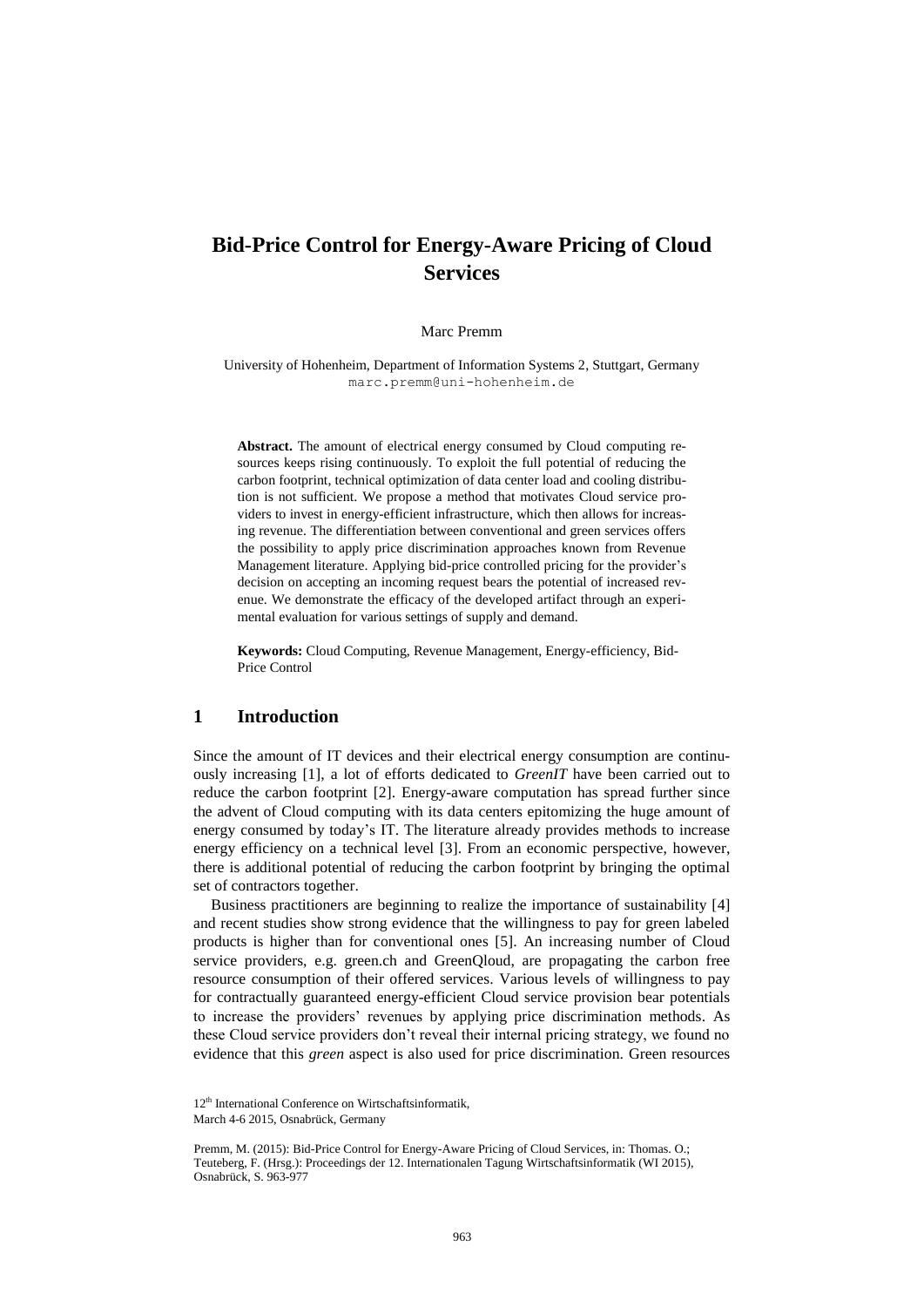allow Cloud service providers to offer green services, but may also host services for which no special energy clause has been included in the service level agreement. For the Cloud service provider, this versatility leads to the decision problem whether to accept an incoming request that has to be hosted on green resources, though it wouldn't be necessary from a contractual perspective. Each new contract binds resources also in future time periods, and thus may hinder future requests with a higher willingness to pay for green services. Fig. 1 shows a brief example of two potential service consumers that request services from a provider, both with different prioritizations on the energy-efficiency. The provider on the other hand has two different kinds of resources at disposal to deliver contracted services.

For modeling and simulating the distributed nature of this scenario, approaches from multiagent research are suitable [\[6\]](#page-14-5). Drawing from Revenue Management (RM) literature, we propose a method for the decision over accepting an incoming request with the aim to maximize revenue as an extension of existing pricing mechanisms. Previous work has shown that the principles of RM can be purposefully adapted to model Cloud computing scenarios [\[7\]](#page-14-6). We extent the proposed model by including two types of resources and by supporting long-term requests with an apriori unknown contract length. In contrast to other approaches that require a trusted third party, the method can be implemented by a provider with different kinds of resources without changing the way of propagating its services, e.g. the usage of green or conventional resources may be promoted by different brands of the same corporation. Hence, pricediscrimination based on energy-efficiency parameters is not necessarily observable by the consumer and, thus, avoids the risk of negative side-effects.

We show that rejecting requests for conventional services in certain demand situations increases the provider's revenue and, thus, the method motivates providers to rely on energy-efficient service provision from an economical perspective with the consequence of an increased ecological sustainability. In summary, the objectives of this research are (1) to develop a method that increases expected revenues through price discrimination based on energy-efficiency and (2) to demonstrate the efficacy of the method through an experimental evaluation.

The remainder of the paper is organized as follows. Section 2 discusses related work. Section 3 introduces the formal framework. The proposed method is presented in Section 4 and evaluated in Section 5. Section 6 concludes.



**Fig. 1.** Service requests for different kinds of energy efficiency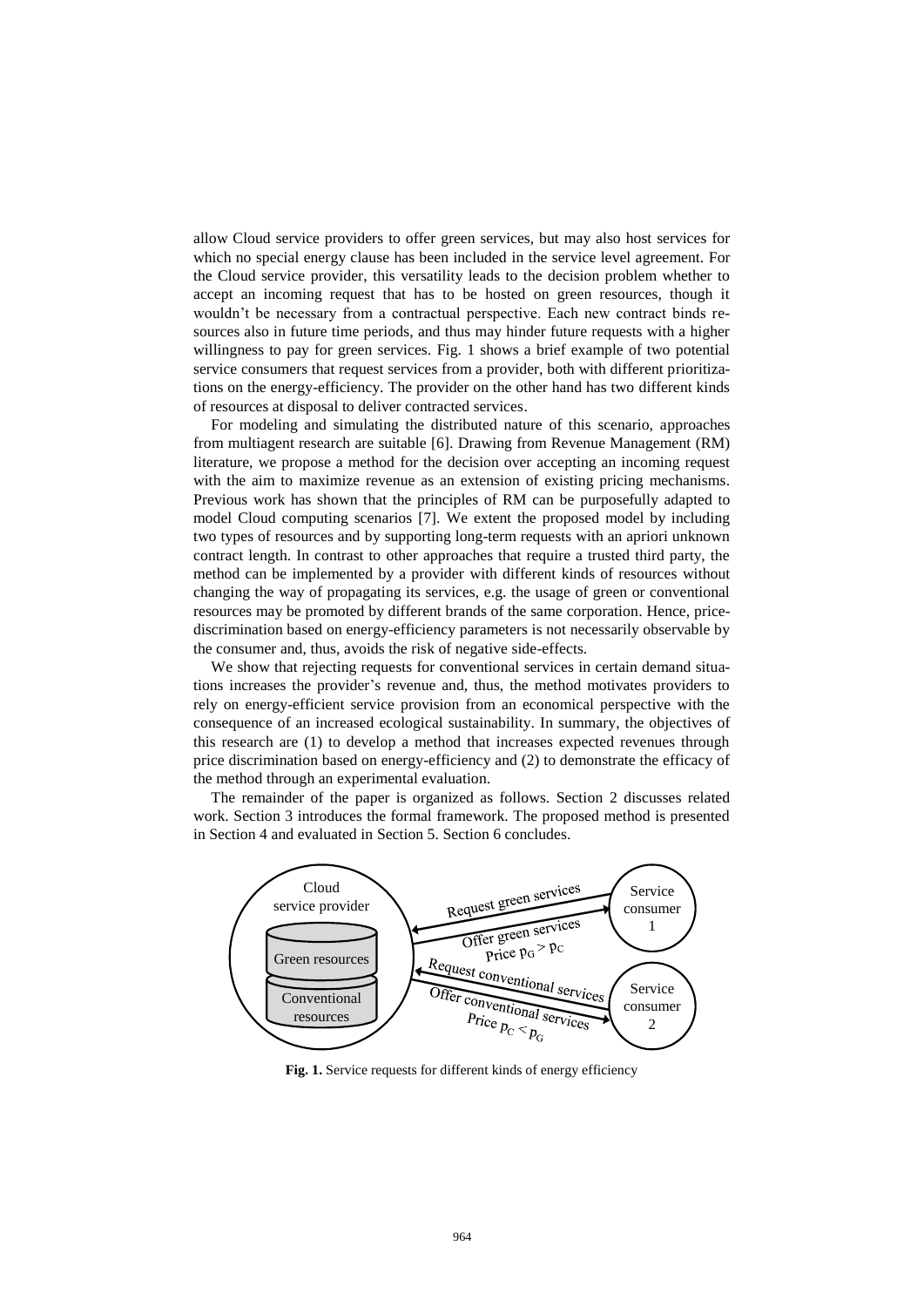# **2 Theoretical Background**

The theoretical background is three-fold: (i) Section [2.1](#page-3-0) discusses related work on energy-ware pricing for Cloud computing, (ii) due to the conceptual similarities to Cloud scenarios, Section [2.2](#page-4-0) introduces the paradigm of multiagent organizations for software agents, and (iii) Section [2.3](#page-5-0) paves the way for the application of methods from RM.

#### <span id="page-3-0"></span>**2.1 Energy-Aware Pricing for Cloud Computing**

We use the term Cloud computing in accordance with the NIST-definition [\[8\]](#page-14-7) and require a Cloud service to satisify the following criteria: (i) automatization, (ii) standardization, and (iii) scalability. A distinction between Infrastructure as a Service (IaaS), Platform as a Service (PaaS), and Software as a Service (SaaS) is not necessarily required for a provider that hosts the whole infrastructure, but may be relevant for a SaaS provider that needs to rent green infrastructure to offer energy-efficient services to its customers.

The terms *green* and *energy-efficient* are used synonymously throughout this work, and as the decision problem itself is independent from the various available metrics [\[9\]](#page-14-8), we do not define or chose any. The expectations on Cloud computing are different for the main two groups of actors. Customers aim at moving fixed costs to variable costs and gain the ability of nearly unlimited resource scaling. This change in cost structure is achieved through short-term contracts with a typical duration of at least one hour. Providers on the other side focus on lower overall prices through standardization and automatization, i.e. there is a standardized set of offered services which are provisioned in an automated fashion.

Most existing approaches related to energy-efficiency in Cloud computing aim at reducing total energy consumption by optimizing load and cooling distribution within a single data centre [\[10\]](#page-14-9), [\[11\]](#page-14-10). However, some already consider the contract negotiation phase as an essential step towards sustainability. Garg et al. [\[12\]](#page-15-0) suggest introducing a Cloud broker that behaves on behalf of the service consumer and selects the most energy-efficient Cloud provider for each request. However, the use of a trusted third party is an obstacle for the successful implementation, as not every consumer is willing to give up sovereignty. An approach that can be applied to nearly any Cloud service scenario is provided by Haque et al. [\[13\]](#page-15-1), who propose Green Service Level Agreements (SLA) with a quantifiable green rate. The proposed infrastructure enables the differentiation of green and conventional services based on electrical energy in a single datacenter, while a service provider has the possibility to accept or reject a request depending on the requested service level. The authors show that a price discriminating approach based on energy-efficiency promises increased revenues, but lack a method to handle an oversupply of green resources.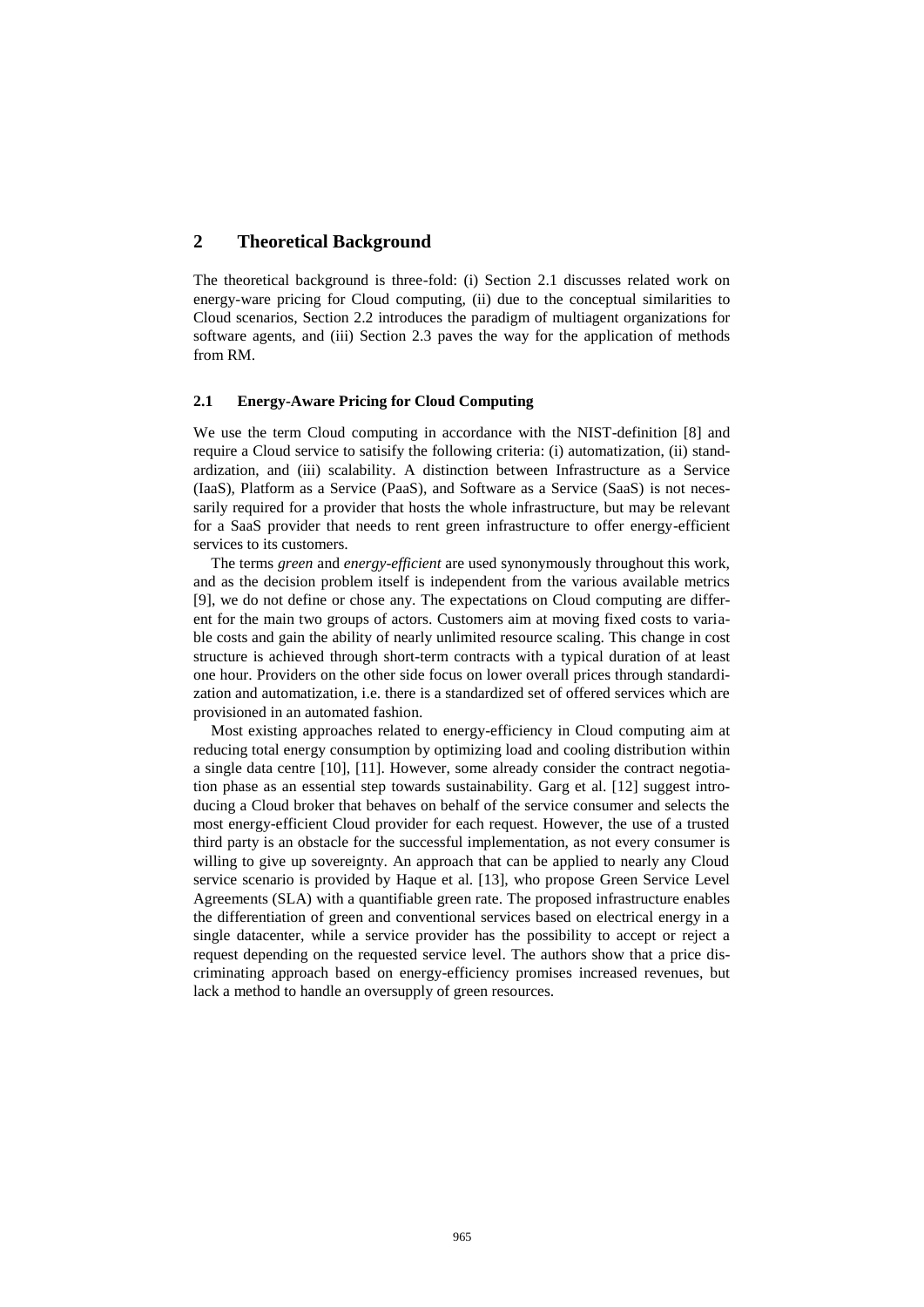#### <span id="page-4-0"></span>**2.2 Multiagent Organizations**

A multiagent system (MAS) serves as a platform for autonomous software agents that allow representing scenarios with distributed authority and, hence, fits into the context of Cloud service providers and consumers [\[14\]](#page-15-2). We consider autonomous software agents that are able to act and react within a MAS deputizing a natural person or another legal entity. There are conceptional similarities between the negotiations between a provider and a consumer, as well as between software agents within a MAS, also providing services to each other. The provider independent TOSCA standard (Topology and Orchestration Specification for Cloud Applications) enables the application of software agents that may autonomously search and contract Cloud services. Even if none of the actors in the Cloud computing context would actually apply agent-technologies, we may draw from MAS literature for the development of our decision model.

In a business context, however, it is not always suitable to have a totally flexible MAS, where software agents are only loosely coupled. Instead, research in the area of MAS takes the direction of stabilizing structures within MAS drawing from organizational theory. There are two main differences in the context and approaches in literature: (a) The aim of the organizational structure within the MAS is to represent the organizational structure of a social system with clearly defined boundaries [\[15\]](#page-15-3), [\[16\]](#page-15-4), e.g. a company with employees that are represented by a software agent, or (b) approaches from social science are used to adapt the behavior of software agents [\[17\]](#page-15-5), e.g. to form coalitions or groups potentially across company borders.

Horling and Lesser [\[17\]](#page-15-5) discuss the differences between different terms related to multiagent organizations, namely the most widespread ones coalitions [\[18\]](#page-15-6), [\[19\]](#page-15-7), teams [\[18\]](#page-15-6), [\[20\]](#page-15-8) and congregations [\[21\]](#page-15-9). They all have in common that software agents form some kind of organizational structure allowing an improved cooperation between the participants. We define a multiagent organization as a long term orientated structure that compensates software agents for providing services to the organization. Thus, we denote all software agents that have a contractual binding with a multiagent organization to provide services as its participants. However, we do not require that the goals or any subset of the goals of the multiagent organization and those of its participants are necessarily the same.

From the perspective of a single autonomous software agent a decision has to be made whether the participation in a certain multiagent organization is expected to be beneficial for the agent. In a Cloud computing context this corresponds to the decision of a provider respectively a consumer whether an offer of the counterpart will be accepted. For multiagent systems Kraus [\[22\]](#page-15-10) suggests to adapt methods from game theory and Operations Research. While game theoretic concepts are broadly used for multiagent systems, there are fields of Operations Research that are paid much less attention. The next section presents the background on Revenue Management as part of Operations Research and its application to multiagent organizations in the context of energy-aware Cloud computing.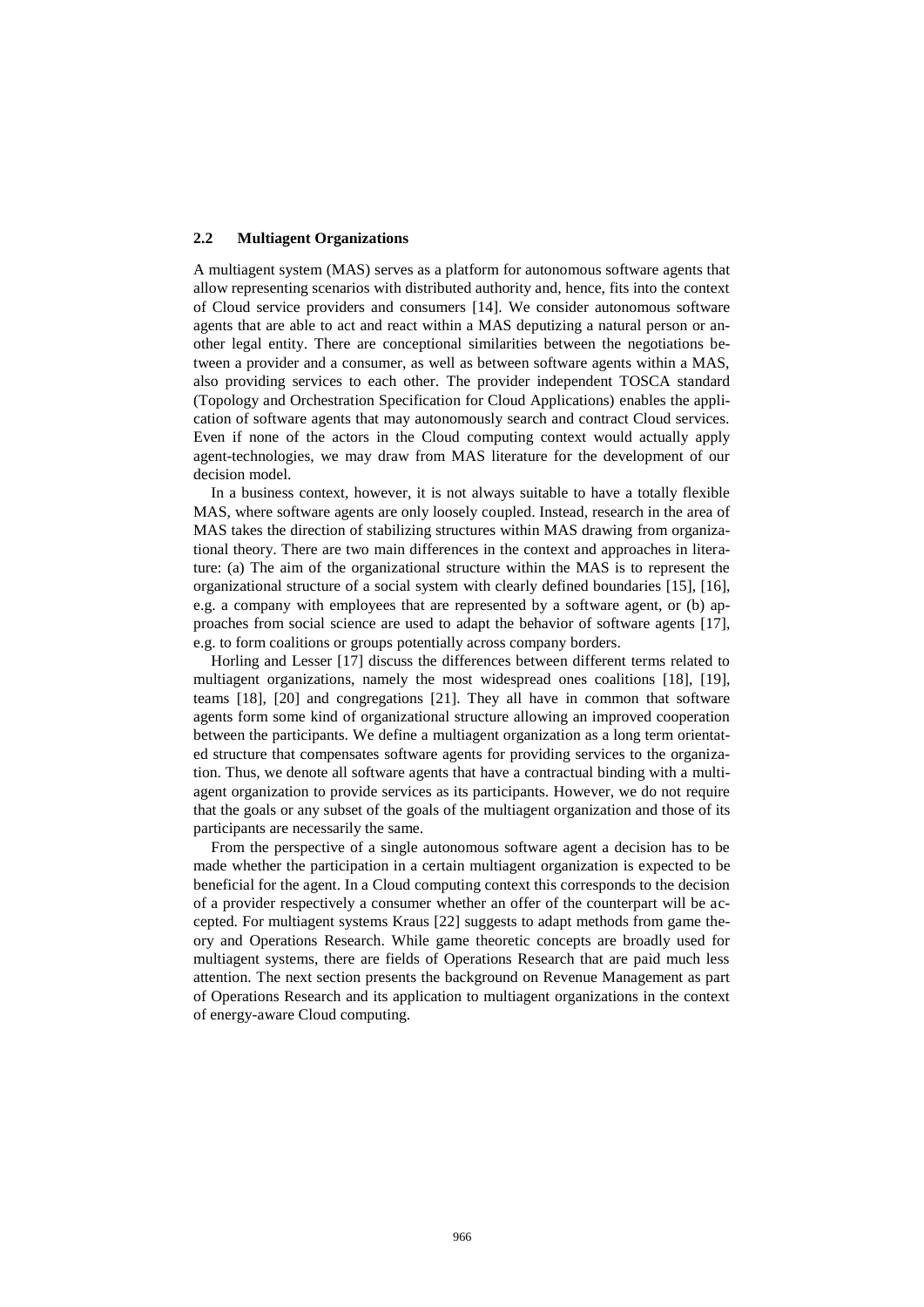#### <span id="page-5-0"></span>**2.3 Revenue Management**

RM has its origins in the airline industry, where due to regulations in the late 1970s, companies were searching for new ways to increase revenues, e.g. by overbooking existing resources [\[23\]](#page-15-11). Since then, RM has been extensively developed and has a firm place in pricing of various other goods and services, including hotel rooms as well as rental cars.

All applications of RM share some common characteristics: The provided good or services is (i) perishable, (ii) can be booked in advance and (iii) resource are scarce. The base example in an airline scenario is one scheduled flight. Empty seats on the flight cannot be stored for later use, so the revenue for this service is lost (i). Customers are able to book the flight in advance (ii), but the totally available amount of seats on the airplane is limited (iii). RM now aims at maximizing revenue by extending the set of potential customers with price discrimination, e.g. offering the same flight in various booking classes with different cancellation policies. However, the main challenge arises with the risk of selling too many low priced services and, thus, the need for an appropriate procedure to select the offered booking classes.

An approach to enhance pricing in the context of formation and extension of multiagent organizations has been part of previous work [\[24\]](#page-15-12). The method uses principles of RM aiming at optimizing profits and, thus, utility for each agent applying the method. Another previous work [\[6\]](#page-14-5) addresses the application of RM for Cloud services. Both methods assume that the requested Cloud service or organizational membership is set for a specific time horizon. However, in many Cloud computing scenarios a Cloud service usually is requested without a long lead time and doesn't have a specified end point at the time requesting the service. Instead, a Cloud service is generally requested immediately and contracted for an uncertain amount of time.

Another requirement for the application of RM methods is the presence of a possible discrimination criterion. For a Cloud service, nearly all aspects of a SLA may serve as a discrimination criterion [\[6\]](#page-14-5). However, pricing according to energy-related variables are already common for some industries like logistics. A higher willingness to pay of a certain set of customers for *green* services offers the possibility to skim off additional profit and, thus, sets the basis for the application of RM methods [\[13\]](#page-15-1). Hence, we draw from literature on RM, to design a pricing method for an energyaware Cloud computing context.

# **3 Formal Framework**

Conventional RM methods are focused on a certain type of product or service, like one single flight or the provision of a hotel room for one night. These products or services have a fixed time span between the start and the end. It is quite uncommon, if not entirely impossible, to book a hotel room for an unlimited time. However, this marks a difference between conventional RM applications and Cloud computing: A Cloud service is usually requested immediately for an uncertain amount of time. The applicability in general of RM methods is not affected by this difference as the main requirements pointed out in Section [2.3](#page-5-0) are still satisfied. However, models common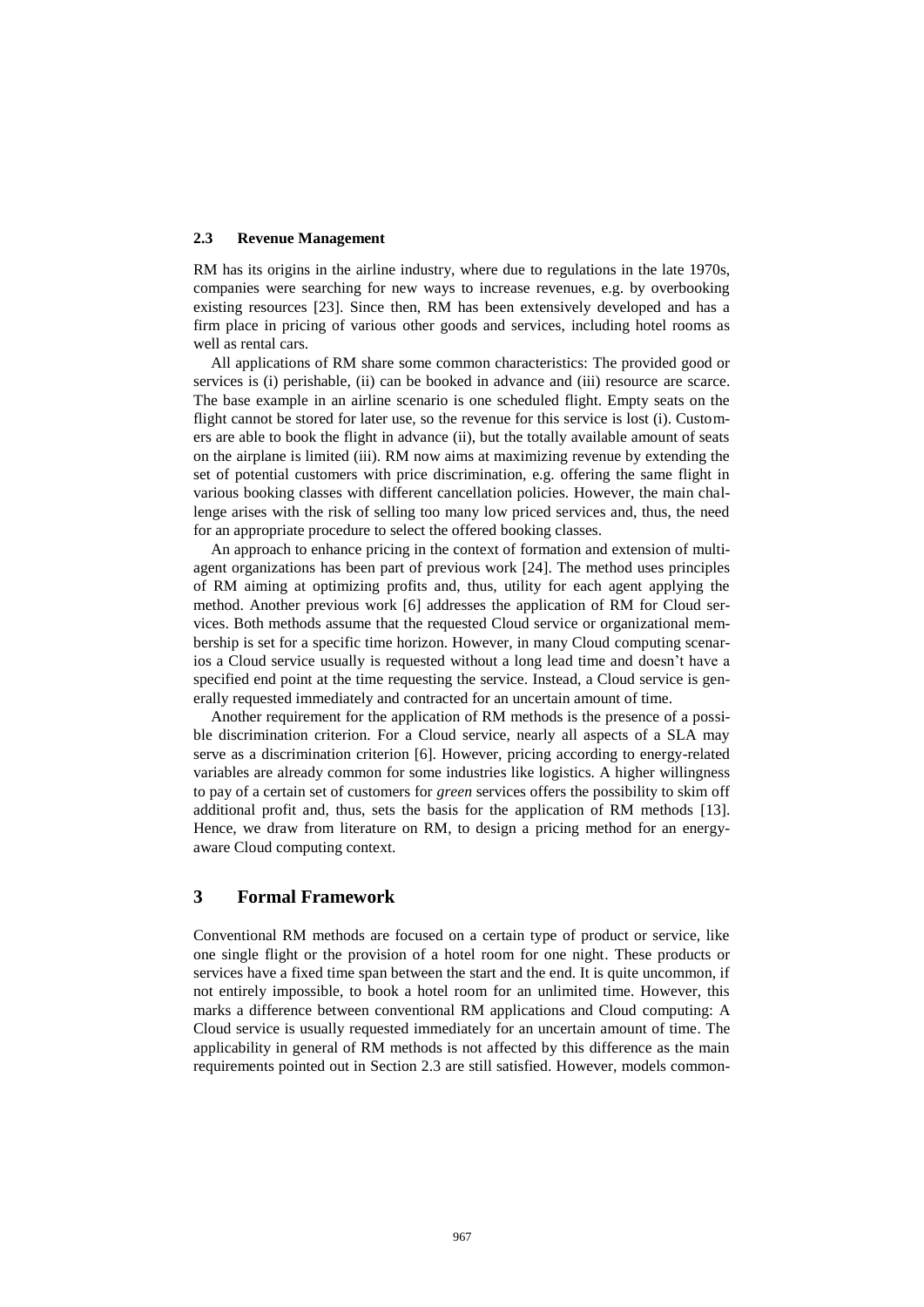ly used in RM must be adapted to the energy-aware Cloud computing context. We rely on previous work connecting RM with Cloud services [\[7\]](#page-14-6) as well as multiagent organizations [\[24\]](#page-15-12), and adapt the models to cover requests for an unlimited time span.

#### **3.1 Services and Resources**

We consider software agents that represent Cloud providers and that provide services to a multiagent organization while receiving compensation in return. We assume that the Cloud provider has a fixed set of services  $S = \{s_1, \ldots, s_N\}$ , while the exact type of service is not further specified and, thus, each service might be SaaS, PaaS or IaaS. The discrete time axis is represented by  $t \in \{0, ..., T\}$ , while each *t* represents a certain time span depending on the type of service.

For each service, the provider can guarantee a certain minimum level of energyefficiency for the devices used for service provision. We draw from RM literature and, thus, call the different categories *booking classes*. It is also possible to combine energy-related discrimination criteria with other contractual side conditions usually used in service level agreements, e.g. availability, response time, etc. These additional criteria could be combined to increase the discriminating distance between two consecutive booking classes. Despite the general possibility for an arbitrary number of discrimination levels, for the sake of simplicity, we only consider two booking classes  $b \in B = \{Green, Conv\}$ , while *Conv* represents a conventional operation without any energy-considerations and *Green* the sole execution on energy-efficient devices.

Each booking class has a fixed price  $p_{s,b}$  for each service *s* and booking class *b* that is constant for all  $t \in \{0, ..., T\}$ . There are no withdrawal restrictions, so every service consumer may choose to withdraw anytime without a penalty.

The service providing agent has to rely on resources to be able to fulfill its contractual obligations. We assume that there are two types of resources: Conventional resources that are only able to be used for booking class *Conv* as well as energyefficient resources that comply to both booking classes and, hence, are more flexible for the provider. The capacity left for both resources at time *t* is represented by the vector

$$
\boldsymbol{x}_{t} = \begin{pmatrix} x_{Green}^{t} \\ x_{Conv}^{t} \end{pmatrix}.
$$

The concrete type of differentiation between the two resource pools is not relevant for the presented method. There are numerous possible criteria to measure the energyefficiency of IT resources, e.g. PUE for a whole computation center or SPECpower for a single server [\[9\]](#page-14-8). The expected capacity left in  $t$  for some future time  $\hat{t}$  with  $t < \hat{t} \leq T$  is represented by the function  $E_t(x_b^t, \hat{t})$ .

We assume that each service consumes a certain amount of resources independently of the chosen booking class. The vector

$$
\boldsymbol{m} = \begin{pmatrix} m_1 \\ \vdots \\ m_N \end{pmatrix}
$$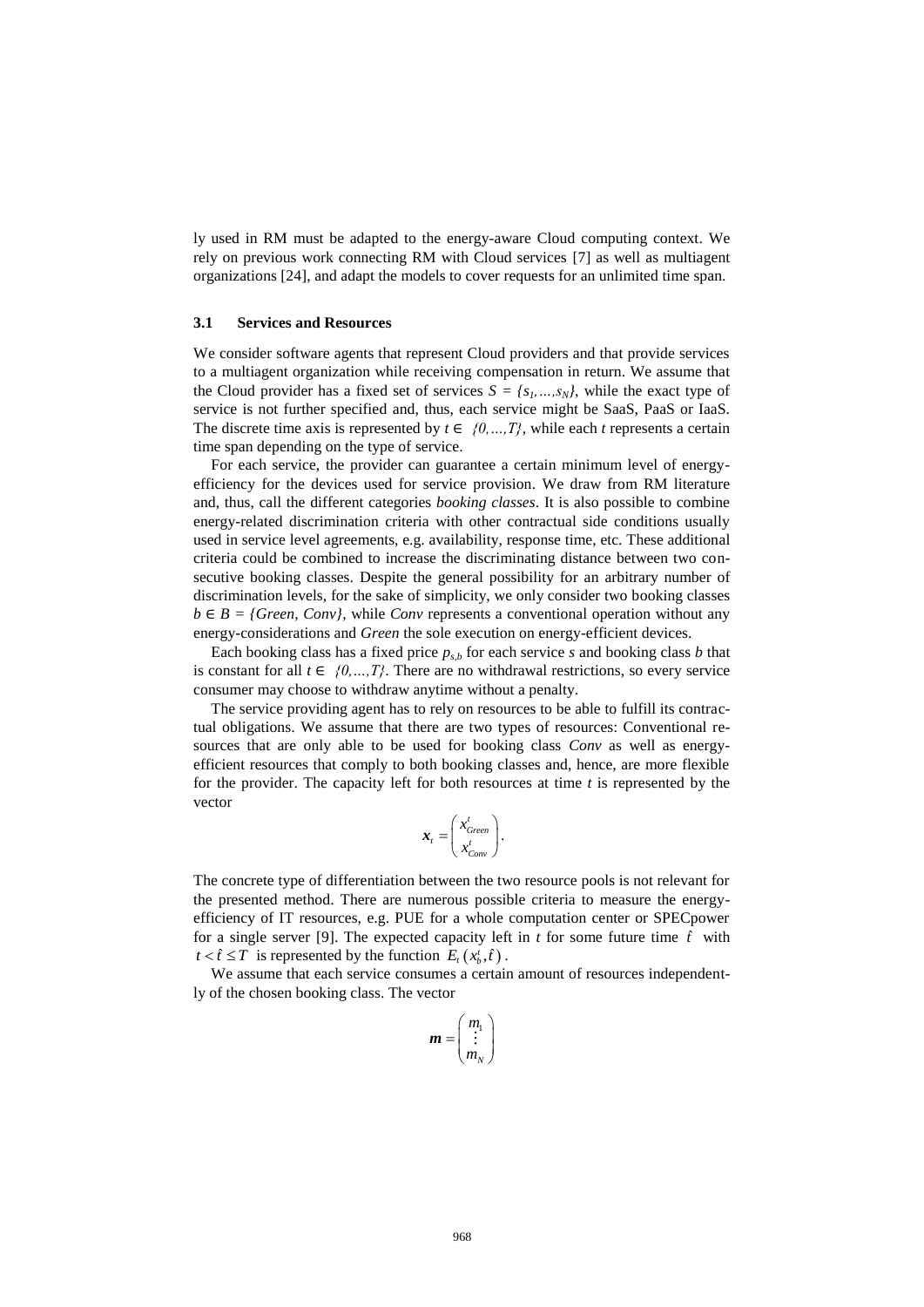expresses how much resources each service consumes. One service  $s_i$  in booking class  $b = Green$  will, thus, reduce the capacity left  $x_{Green}^t$  by  $s_1m_1$ . In booking class  $b = Conv$  the same service would be able to reduce  $x_{Green}^t$  or  $x_{Comp}^t$  by the same amount.

#### **3.2 Requests**

The value network of a service consumer requesting a Cloud service may be referenced to a multiagent organization that requests services offered by another agent. The service can be requested in both possible booking classes, while the amount of requested services is represented by the vector

$$
\boldsymbol{r}_t = \begin{pmatrix} r_1^t \\ \vdots \\ r_N^t \end{pmatrix}.
$$

In accordance with RM literature, we assume that there is at most one request per time  $t$ . However, this restriction does not limit the applicability as the time span between two time points can be arbitrary small. The acceptance of an incoming request will reduce the available resources of the service provider and, hence, limit his scope for future usage. The vector  $c_t$  serves as an indicator whether and what kind of a contract has been signed in *t* with  $c_t = (1,0)^\top$  for green services, respectively  $c_t = (0,1)^\top$ for conventional services and  $c_t = (0,0)^T$  if no contract has been signed. The capacity left for the next time period is recursively calculated by

$$
\mathbf{x}_{t+1} = \begin{cases}\n\begin{pmatrix}\nx_{Green} \\
x_{Comp}\n\end{pmatrix} - c_t[mr_t] & x_t - c_t[mr_t] > 0 \\
\begin{pmatrix}\nx_{Green} \\
0\n\end{pmatrix} - \begin{pmatrix} 1 \\
0\n\end{pmatrix} [mr_t - x_{Comp}'] & \text{otherwise.} \n\end{cases}
$$
\n(1)

The second alternative in Equation (1) formalizes the possibility of the service provider to use green resources also to cover conventional service contracts. The total capacity of the provider is given in  $t = 0$  with  $x_0$ .

# **4 Pricing Mechanism**

This section presents the pricing mechanism that allows a software agent representing a Cloud service provider to increase its revenue by improving the decision whether to accept or decline an incoming request. We propose a bid-price approach that calculates some sort of reservation prices for each resource and that does not affect the commonly used process of requesting a service and a response within a narrow time frame.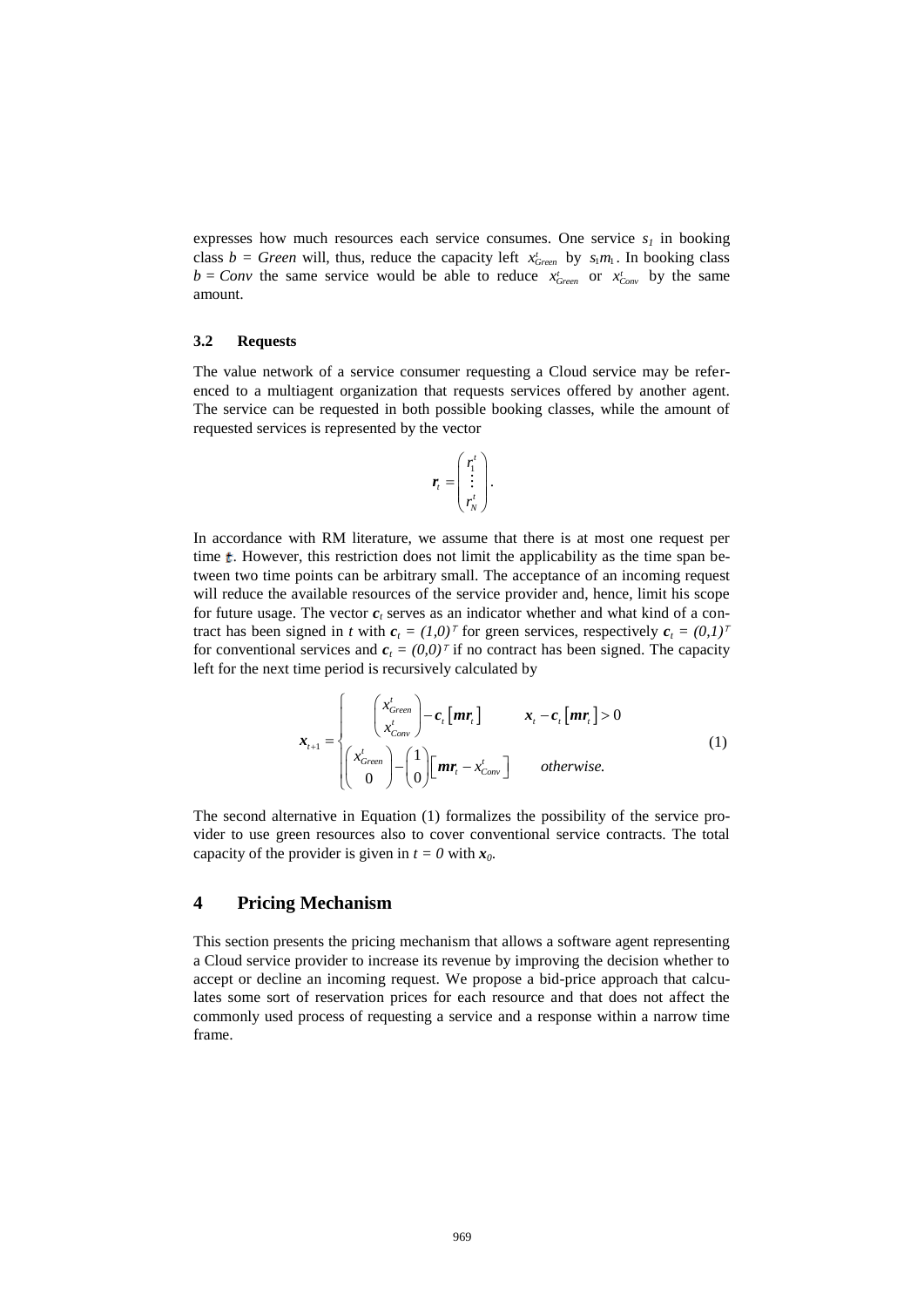#### **4.1 Decision Model**

The decision that has to be made is whether to accept an incoming request or to reject it. Most Cloud service providers will accept any incoming request for a fixed price level as long as resources are available to serve the request. However, the differentiation in two different booking classes as presented in the preceding section enables more complex decision models with the aim to increase revenue. Bid-price control from RM literature uses a reservation price for each of the resources to control booking class availability. If conventional resources are available that cannot be used for providing green services, a request for the corresponding booking class should always been accepted. The more advanced green resources, however, might be used to provide conventional or green services and, thus, are the focus of the decision that has to be made. The bid-price  $\pi$ , at time *t* represents the reservation price for green resources under which it is expected to be suboptimal to sell the lower priced conventional booking class.

For an incoming requests that involves the usage of green resources, the offering condition at time *t* for booking Class *Conv* is

$$
\pi_t\left[\boldsymbol{m}\boldsymbol{r}_t\right] \le \sum_{s=0}^N r_s^t \, p_{s, \text{Conv}} \tag{2}
$$

where the vector multiplication  $mr_t$  maps the requested services to the amount of required resources and the right part of the inequation represents the price for the incoming request in the conventional booking class.

#### **4.2 Decision Mechanism**

The decision about refusing a request even though resources would have been available has a huge difference compared to traditional RM applications: The resources saved temporally by a refused flight request, might be used to provide higher priced booking classes later on. Of course, there is the risk that the resources remain unused, but in the present case, the rejection of a request has the consequence of immediate revenue loss. This revenue has to be gained later on, and this is only possible with higher priced booking classes.

For a differentiable valuation function  $V_i(x)$  the bid-price is defined as the partial differentiation with respect to the relevant resource variable. As the only relevant resource for the decision in time *t* is  $x_{Green}^t$ , we can adapt Littlewood's rule [\[25\]](#page-15-13) for the present case with long-term contracts and immediate service provision:

$$
\pi_{t} := \frac{\partial}{\partial x_{Green}^{t}} V_{t+1}(\boldsymbol{x}_{t}) \approx \overline{p}_{Green} P\left(D_{Green}(\Delta t) > \hat{E}_{t}\left(x_{Green}^{t}, \Delta t\right)\right)
$$
(3)

with the average price per resource  $\bar{p}_b$ , the expected demand  $D_b(\Delta t)$  and the lower limit of the expected capacity left based on the current contracts  $\hat{E}_t(x_t^t, \Delta t)$  each for a future time span Δ*t* and booking class *Green*.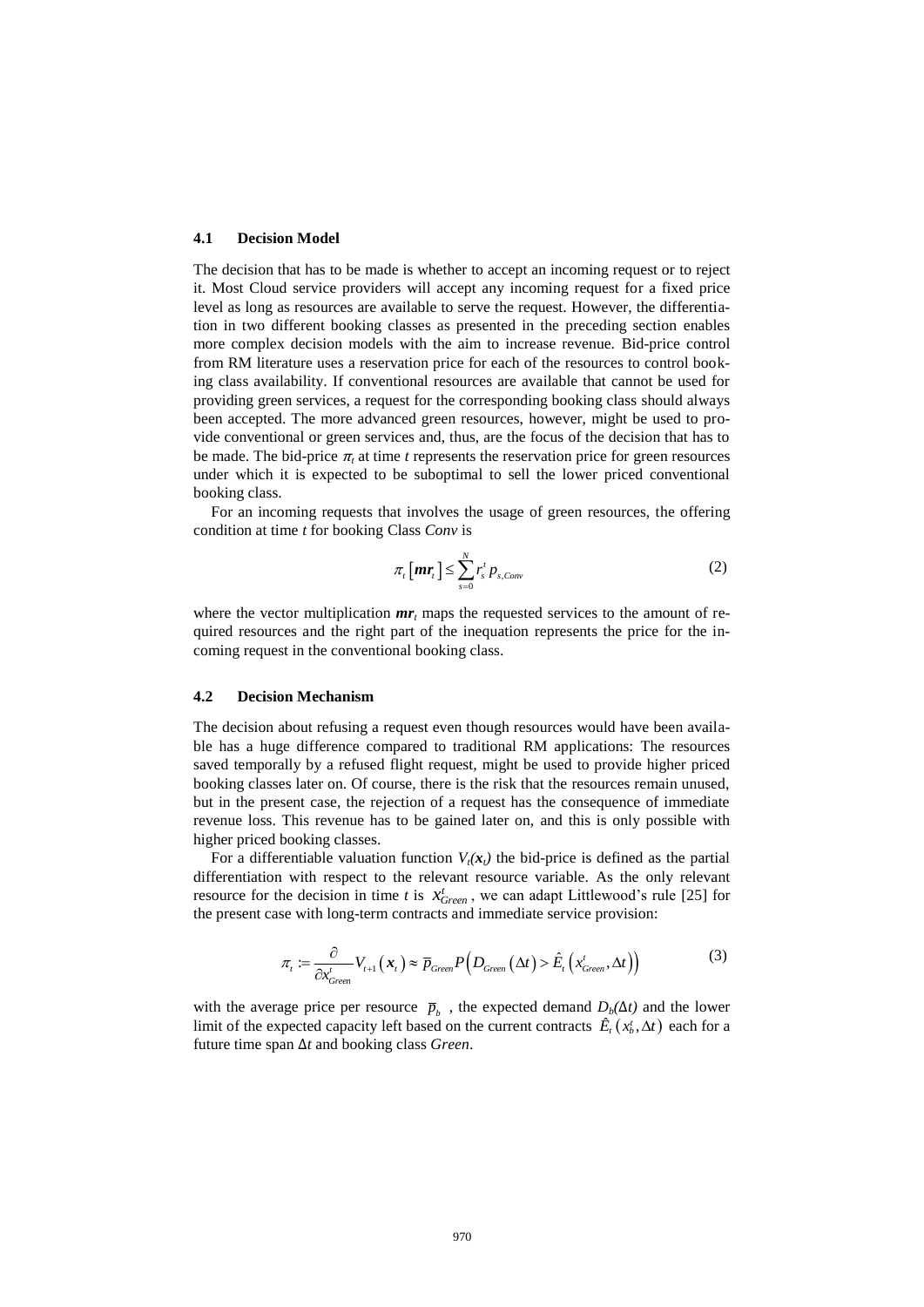#### **4.3 Forecasting Strategy**

The forecasting strategy is based on the ideas of Littlewood [\[25\]](#page-15-13), but has to be fundamentally adapted for the present case as withdrawals may occur continuously. The decision mechanism presented in the previous section is mainly determined by the quality of the demand and withdrawal forecasting, as Equation (3) is dependent on these two functions. The probability that the demand for green services will be higher than the expected resources left can provide is settled by multiple variables: (i) the distribution of both functions, (ii) their parameters, and (iii) the considered time span Δ*t*.

We assume that the expected withdrawals follow an exponential distribution with expected mean contract length  $\lambda_b^t$  in *t*. As the actual contract length is not previously known, the expected mean contract length  $\lambda_b^t$  is determined by the average contract length of already terminated contracts. With the assumption that these past events can be used to forecast future withdrawal events, we can reformulate  $E_t(x, \hat{t})$  in *t* for all upcoming periods *t*ˆ to

$$
E_t(x,\hat{t})=x\left(1-e^{-\lambda_b^t(\hat{t}-t)}\right).
$$

As stated before, the rejection of an incoming request for a lower priced booking class can only be beneficial for the Cloud service provider if he manages to create enough revenue with future higher priced contracts instead. With an expected contract length for green services of  $\lambda_{Green}^{t}$  and a price relation between green and conventional booking classes of  $\frac{p_{Com}}{p}$ *Green p*  $\frac{p_{\text{Conv}}}{p_{\text{Circum}}}$  the time frame in which a higher priced contract should be signed is set to  $\Delta t = \lambda_{Green}^t \left(1 - \frac{p_{Com}}{p_{Green}}\right)$ . If the provider has to wait longer than  $\Delta t$  for a higher priced request, the time span is not long enough to gain more revenue despite the higher price for green services.

The demand is expected to be normally distributed with mean  $\mu_b$  and standard deviation  $\sigma_b$  for booking class *b*. Both variables can be determined – analogously to the mean contract length  $\lambda_b^t$  – by the observation of past requests. For the calculation of <sup>π</sup>*t* , the relevant variables <sup>μ</sup>*Green* and <sup>σ</sup>*Green* for booking class *Green* are observed for each time period and the convolution of multiple independent distributions has to be calculated. With the assumption that requests are equally distributed among the involved number of service providers *NProvider*, the convolution of the demand distribution functions for the time interval  $\Delta t$  has the following two parameters:

$$
\hat{\mu} = \frac{\mu_{Green} \Delta t}{N_{Provider}}
$$

$$
\hat{\sigma} = \sigma_{Green} \sqrt{\Delta t}.
$$

With the simplification that the capacity left in the interval  $\Delta t$  is regarded as the mean of  $E_t(x_{Green}^t, \hat{t})$  in the corresponding interval, the probability that the expected demand in  $\Delta t = \hat{t} - t$  exceeds the expected capacity left can be calculated by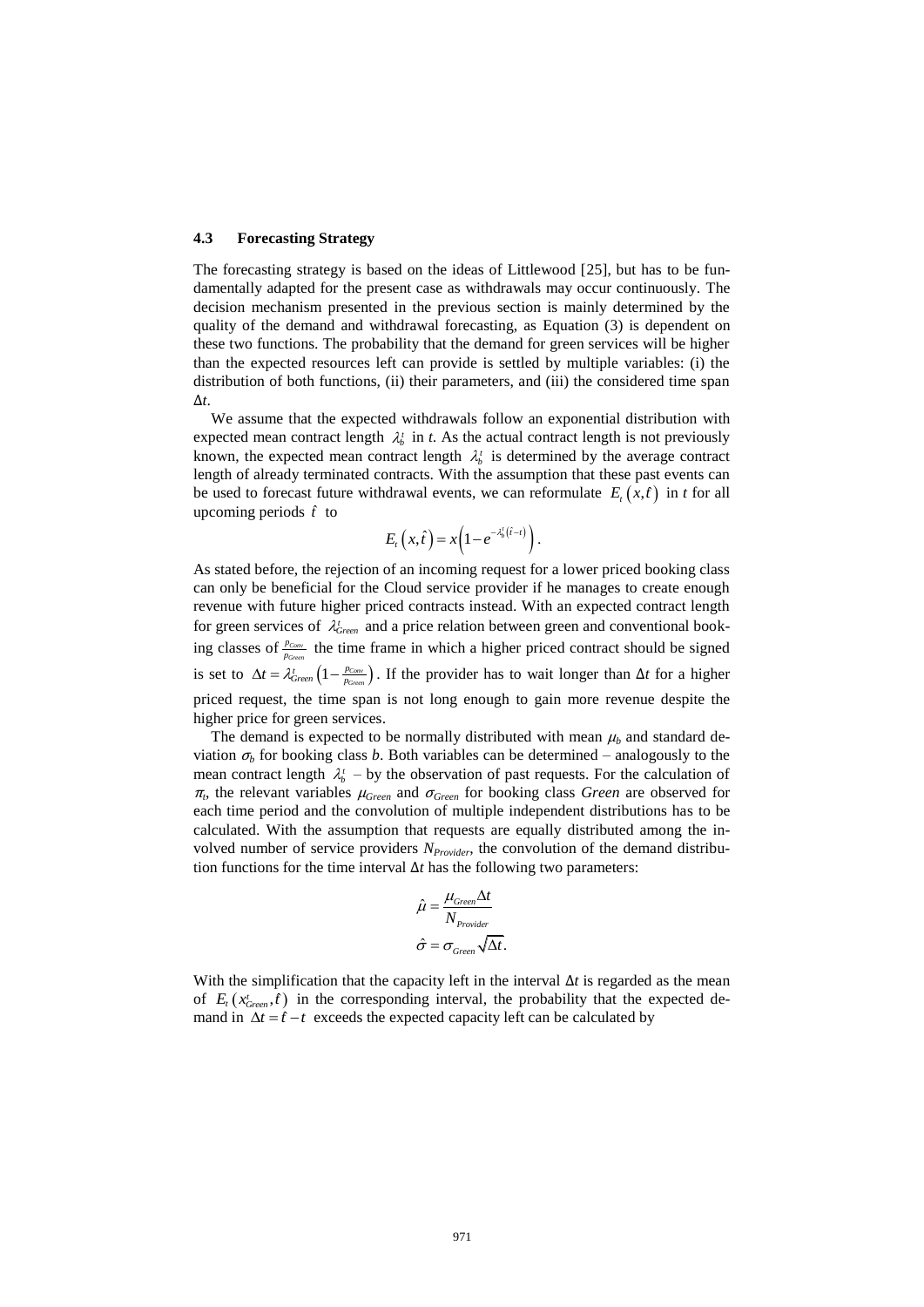$$
P(D_{Green}(\Delta t) > \hat{E}_t(x_{Green}^t, \Delta t)) = 1 - \int_{-\infty}^{\frac{E_t(x_{Green}^t, \hat{t})}{\hat{\rho}}} \frac{1}{\hat{\sigma}\sqrt{2\pi}} e^{-\frac{1}{2}\left(\frac{x-\hat{\mu}}{\hat{\sigma}}\right)^2} dx.
$$
 (4)

With Equations (3) and (4), the bid-price  $\pi_t$  can be calculated in each time interval *t* and provide the input for Equation (2) to decide whether an incoming request will be accepted or rejected.

# **5 Evaluation**

This section presents an experimental evaluation of the proposed artifact. We describe the experimental setup, report the simulation results, and discuss the findings.

#### **5.1 Experimental Setup**

For the simulation of the Cloud computing scenario, we used the agent-based simulation framework Repast Simphony [\[26\]](#page-15-14). Service consumer agents sent service requests to service providers, which may have made an offer depending on their decision model. There were two types of service providers: (1) A *regular* provider that offered services if the remaining capacity allowed it and (2) a *bid-price* provider that used the proposed method and that beside capacity restrictions also involved the forecasting of future requests. We simulated a competitive duopoly Cloud service market with one regular and one bid-price provider.

To minimize the amount of relevant variables that influence results, providers only offered one type of service that exactly used one type of resource when contracted implying  $m_1 = 1$  for  $s_1$ . As only the more versatile green resources are of interest to price discrimination purposes, we considered one energy efficient computation centre and set  $x_{\text{Conv}}^0 = 0$  respectively  $x_{\text{Green}}^0 = 1,000$ . The planning horizon of the provider agents was *T = 5,000*.

The service consumer agents requested the service in one of the two booking classes and chose the cheapest proposal respectively chose randomly when receiving two or more equivalent proposals. Service consumers of type *C1* requested only lower priced conventional services while those of type *C2* requested green services. Demand had been generated with the following parameters for the probability distribution:

- Every consumer agent generated one request in every time period with a probability of 10 percent.
- The amount of services requested was normally distributed with mean 10 and standard deviation 5.
- The contract length that was not apriori known to the providers was normally distributed with mean 1,000 and standard deviation 500.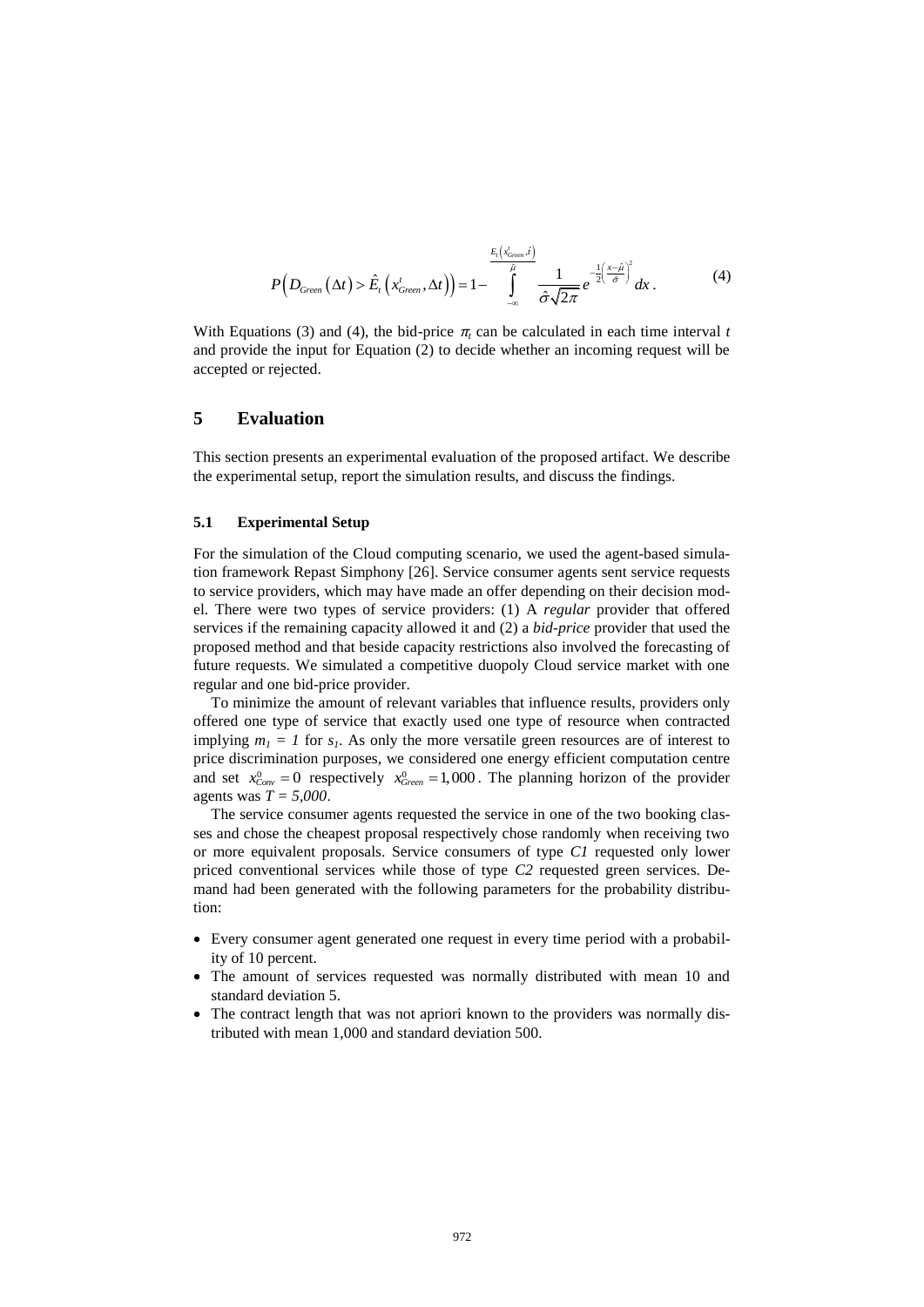The price for one unit of service  $s<sub>l</sub>$  in booking class *Green* was set to 10 monetary units per time period while the one for booking class *Conv* was reduced by 5 % with respect to the first one.

### **5.2 Results**

The simulation was performed 100 times and for each run the values of the time period between ticks 1,000 and 3,000 have been used for evaluation to sort out fading in and out effects. Average revenue per tick was the first value we investigated. Fig. 2 shows the percentage of average revenue that the bid-price provider exceeded the average revenue of the regular provider depending on the demand setting. The number of both types of service consumer agents has been varied on an exponential scale from 1 to 1,024. Negative values represent a surplus of the regular provider and only occured if requests for the green booking class were very rarely. In all other settings the bid-price provider gained a surplus over the regular provider. The highest surplus of 3.91% has been gained with 1,024 consumers of type C1 and 64 of type C2. Fig. 3 shows the percentage of the standard deviation of the periodically gained revenue in relation with the mean value. The bid-price approach had a significantly higher standard deviation of revenue.

While in the first scenario demand heights and contract length were generated using a normal distribution, we examined a second scenario where those two variables have been generated using a Poisson distribution with the same mean parameters. Hence, the expected distribution by the bid-price provider and the actual one differed and a lower performance of the proposed approach was expected. However, the results showed the same structure as Fig. 2, given Poisson distributed demand variables and even exceeded the optimal setting for the first scenario with a surplus of 4.40%.



**Fig. 2.** Surplus of bid-price provider in relation to regular provider with respect to revenue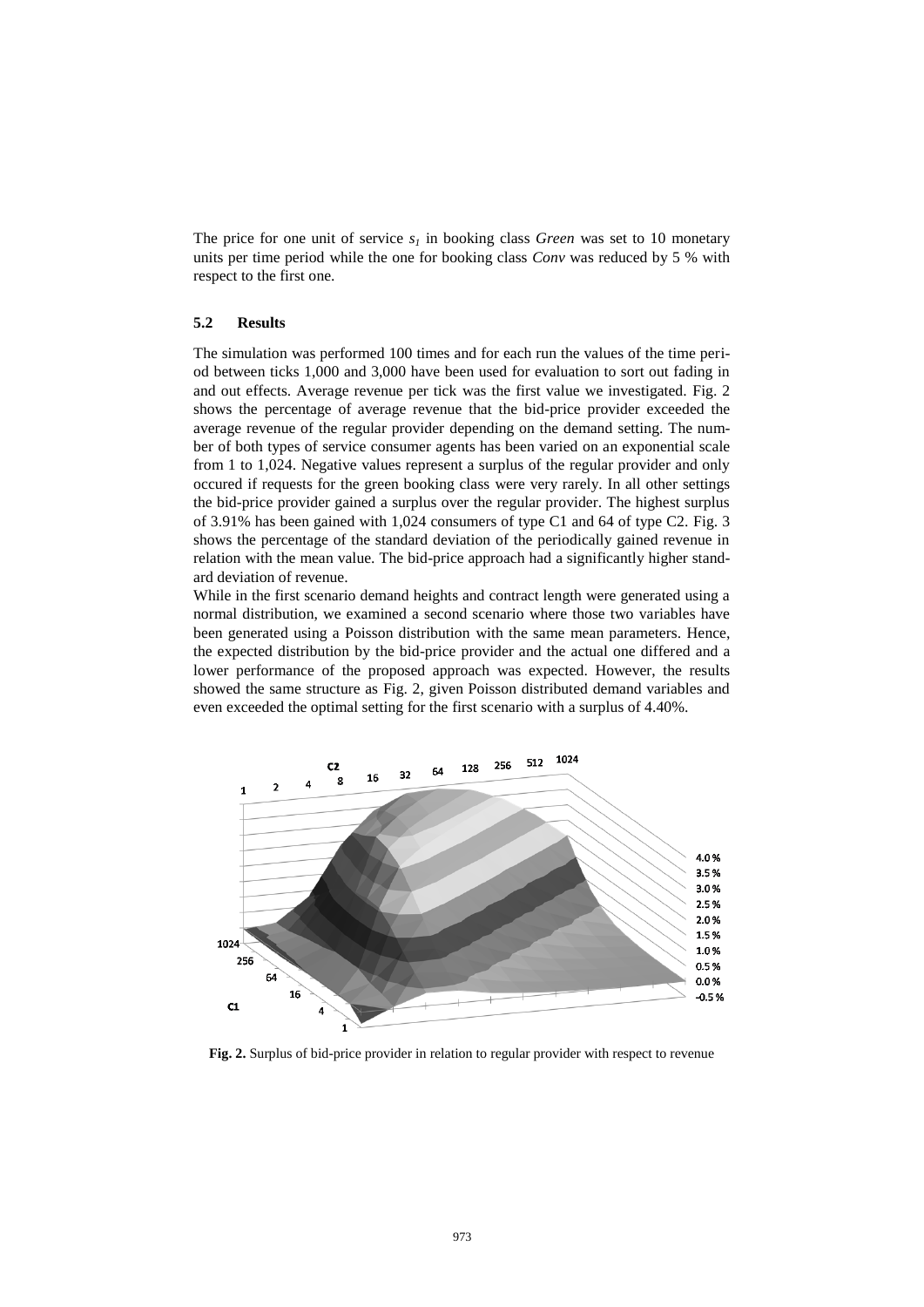





**Fig. 4.** Average revenue surplus of bid-price provider depending on average contract length

We also examined the impact of the relation of contract length and the amount of services per request on the average revenue of the provider. The providers faced 10 consumers of each type and the average contract length has been varied negatively correlated to the amount of requested services to remain the average demand unchanged. Fig. 4 shows the percentage of average revenue of the bid-price provider exceeding the average revenue of the regular one.

#### **5.3 Discussion**

When looking at the results of the previous section, one has to keep in mind that the price difference between the two booking classes was only 5%. This difference marks an upper limit for the proposed method and its advance is not able to exceed this limit. Fig. 2 shows that the advantage of the approach is strongly dependent on the relation between consumers with a higher and those with a lower willingness to pay. The highest surplus was gained when the amount of C1 consumers was high and the amount of C2 consumers was above a certain limit, approximately 8. In this case, most requests sent to the providers aim at the conventional booking class and blocked the resources of the regular provider, while the bid-price approach denied most of those requests. When additionally the number of C2 consumers increased, the probability that a request achieved a higher revenue increased analogously and, hence, reduced the advantage of the proposed method. Even in non-optimal settings the bidprice approach achieved a positive surplus in nearly all cases.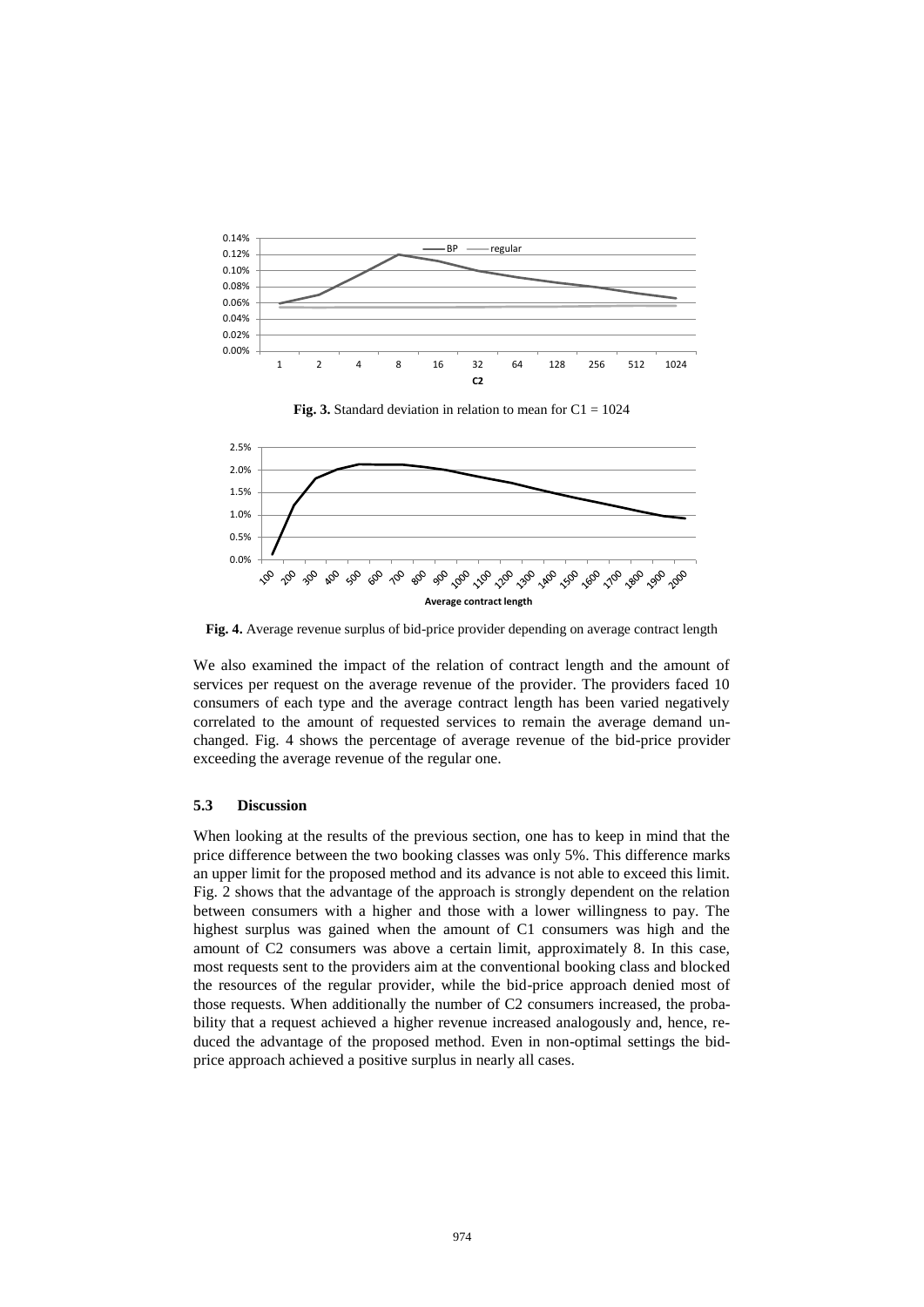Even with a demand distribution function that the bid-price provider did not apriori anticipated, he gained a significant surplus in many settings. The standard deviation of the periodical revenue was significantly higher, but on an extremely low level with respect to the mean value.

The average revenue was of course highly dependent on the average contract length. If all or most contracts only last one period, there would be no need to reserve capacity for future requests. The same holds for the number of requests per time period, as a rejected request has to be compensated by another higher priced request within a relatively short amount of time. The reasonable applicability of the proposed method, thus, depends on the relation between contract length and request frequency. However, we did not observe significant drawbacks in settings that do not meet these requirements.

## **6 Conclusion**

This paper presents a method to increase expected revenues of a Cloud service provider using price discrimination. We adapted and applied approaches from Revenue Management and used the varying willingness to pay for ecologically sustainable services as the discrimination criterion. The model successfully introduced a rolling time horizon that is not common for Revenue Management methods, but necessary to represent real-world Cloud computing scenarios. We evaluated the proposed method in a multi-agent simulation and showed its efficacy depending on different settings of supply and demand. The method gains an advantage on regular approaches by rejecting lower priced requests when higher future revenue is expected.

The demand for an enhanced sustainability of corporate IT keeps increasing continuously and Cloud service provider cannot ignore this trend [\[4\]](#page-14-3). Our research has three implications for practice. First, the proposed method increases revenues for Cloud service providers that are hosting green computing resources. Second, the possibility of higher revenues additionally motivates providers to invest in more versatile energy-efficient infrastructure fed with carbon free produced electrical energy and incorporating price discrimination possibilities. Third, the individual optimizing of Cloud service providers in terms of revenue leads to a substitution of old inefficient resources by new versatile ones and, thus, a society-wide improvement of ecological sustainability.

The approach is limited to markets where demand exceeds supply as the scope is restricted to accepting or rejecting a request, while there are no significant drawbacks in other situations and may thus also be used in scenarios with apriori unknown demand-supply ratio. Another prerequisite is that a new contract reserves sufficient resources in relation to the request frequency, while otherwise a compensation of a rejected request is rarely possible. The discrimination criterion energy-efficiency may even be combined with other aspects that are usually part of SLAs and, hence, justify a higher price difference than 5% with a simultaneously increased revenue potential.

Extensions that involve decommitment penalities into the negotiation phase of Cloud service provision show major similarities to cancelation respectively withdraw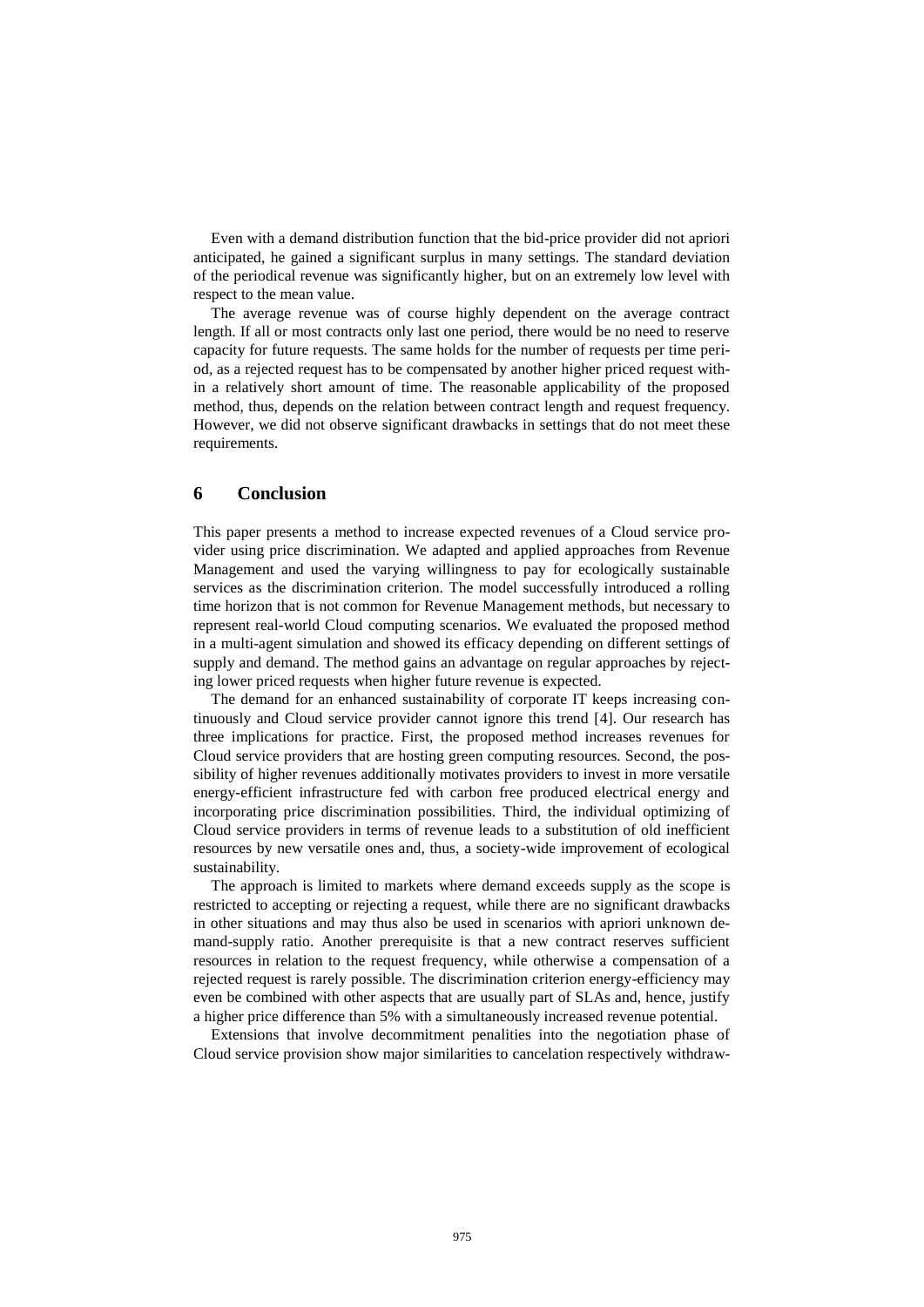al fees known from traditional RM applications and may further enhance results [\[6\]](#page-14-5). The bid-price control approach and thus the proposed model is easily extendable and adaptable, e.g. by adding additional discrimination levels. The proposed method is highly depending on the quality of demand forecasting, hence, advanced forecasting methods [\[27\]](#page-15-15) promise to further increase revenue especially in non-optimal settings of supply and demand. Selling more services than the available resources may deliver is practiced in traditional RM domains as overbooking. Findings from RM indicate that combining the proposed method with overbooking positively affects revenue [\[28\]](#page-15-16).

**Acknowledgements.** This work has been supported by (1) the project MIGRATE!, funded by the German Federal Ministry of Economics and Technology (BMWi, FKZ 01ME11052), and (2) the eHealthMonitor project (http://www.ehealthmonitor.eu), funded by the European Commission under contract FP7-287509.

#### **References**

- <span id="page-14-0"></span>1. Cook, G., Dowdall, T., Pomerantz, D., Wang, Y.: Clicking Green: How Companies are Creating the Green Internet. Greenpeace, Washington (2014)
- <span id="page-14-1"></span>2. Murugesan, S.: Harnessing Green IT: Principles and Practices. IT Pro 01-02, 24-33 (2008)
- <span id="page-14-2"></span>3. Berl, A., Gelenbe, E., Girolamo, M., Giuliani, G., Meer, H., Dang, M.Q., Pentikousis, K.: Energy-Efficient Cloud Computing. The Computer Journal, vol. 53, no. 7, 1045-1051 (2010)
- <span id="page-14-3"></span>4. Brooks, S., Wang, X., Sarker, S.: Unpacking Green IS: A Review of the Existing Literature and Directions for the Future. In: Brocke, J., Seidel, S., Recker, J. (Eds.), Green Business Process Management - Towards the Sustainable Enterprise, pp. 15-37. Springer (2012)
- <span id="page-14-4"></span>5. Cronin, J.J., Smith, J.S., Gleim, M.R., Ramirez, E., Martinez, J.D.: Green marketing strategies: an examination of stakeholders and the opportunities they present. Journal of the Academy of Marketing Science 39, 158-174 (2011)
- <span id="page-14-5"></span>6. An, B., Lesser, V., Irwin, D., Zink, M.: Automated Negotiation with Decommitment for Dynamic Resource Allocation in Cloud Computing. In: Proceedings of the 9<sup>th</sup> International Conference on Autonomous Agents and Multiagent Systems, pp. 981-988, Toronto (2010)
- <span id="page-14-6"></span>7. Anandasivam, A., Premm, M.: Bid Price Control and Dynamic Pricing in Clouds. In: Proceedings of the 17<sup>th</sup> European Conference on Information Systems, pp. 238-241, Verona (2009)
- <span id="page-14-7"></span>8. Mell, P., Grance, T.: The NIST Definition of Cloud Computing. National Institute of Standards and Technology (2011)
- <span id="page-14-8"></span>9. Daim, T., Justice, J., Krampits, M., Letts, M., Subramanian, G., Thirumalai, M.: Data cener metrics – An energy efficiency model for information technology managers. Management of Environmental Quality, vol. 20, no. 6, 712-731 (2009)
- <span id="page-14-9"></span>10. Beloglazov, A., Abawajy, J., Buyya, R.: Energy-aware resource allocation heuristics for efficient management of data centers for Cloud computing. In: Future Generation Computer Systems 28, 755-768 (2012)
- <span id="page-14-10"></span>11. Baliga, J., Ayre, R.W.A., Hinton, K., Tucker, R.S.: Green Cloud Computing: Balancing Energy in Processing Storage and Transport. Proceedings of the IEEE 99, 149-167 (2010)